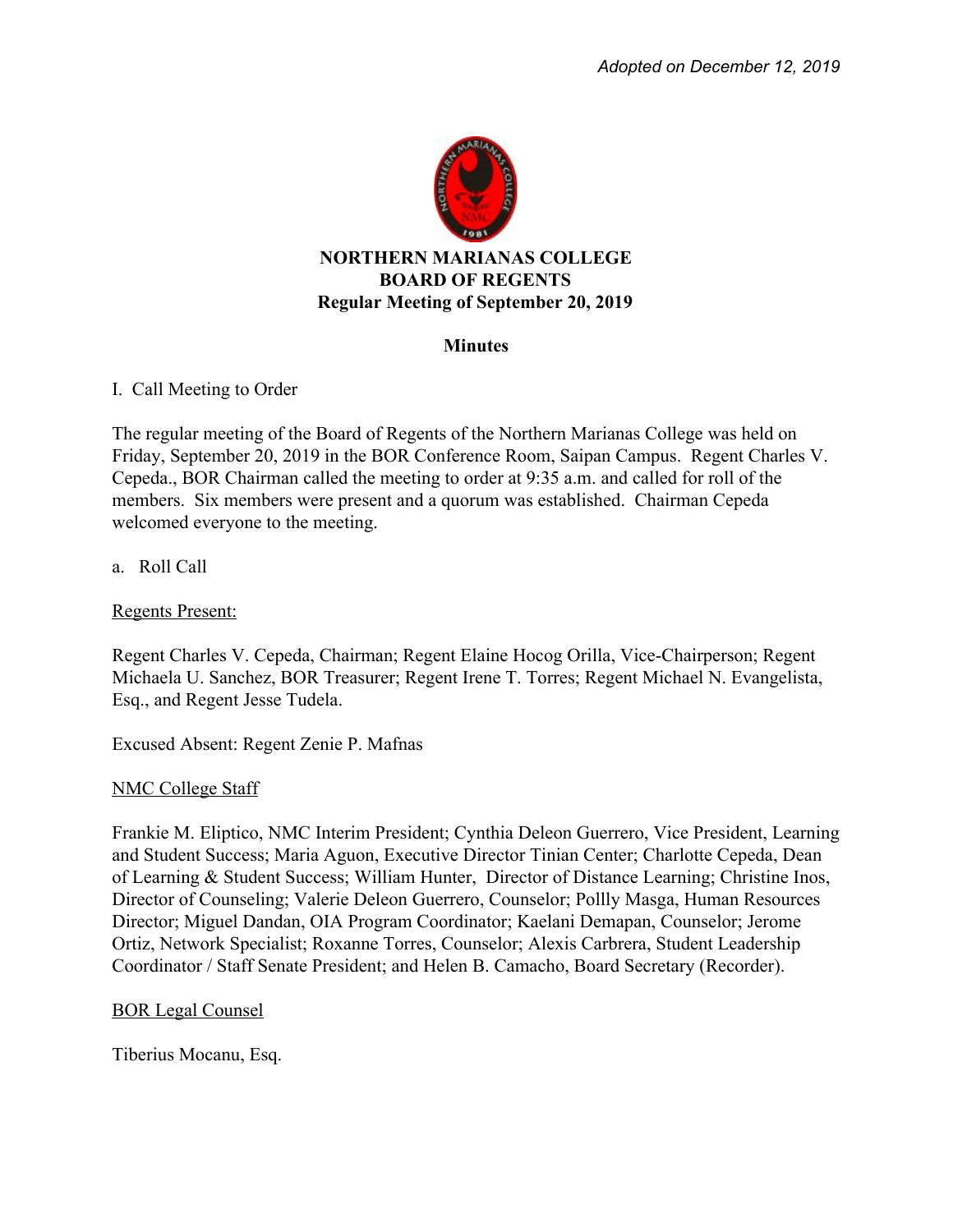Chairman Cepeda called the meeting to order at 9:39 a.m. and welcomed everyone to the meeting.

## Review and Adoption of Agenda

# **Regent Orilla motioned to adopt the agenda, seconded by Regent Sanchez. All members voted yes, the motion carried.**

## Review and Adoption of Minutes

1) June 24, 2019 regular meeting

## **Regent Sanchez motioned to adopt the meeting minutes, seconded by Regent Torres.**

## Discussion:

In response to a question about the FY18 Audit Report that was conditionally approved at the last meeting, IP Frankie informed the board that a copy of the final audit was shared with the Board.He went on to say that there were several issues that had to be resolved prior to the submission of the final audit to the Federal Repository. He added that there are corrective actions that needed to be made to address a couple of the findings that were identified in the FY2018 audit such as the release of payroll by giving the staff an additional day to process timesheets. CFO Reese also added some comments and explained that we are moving towards electronic timesheets and we are purchasing the software to address those concerns. IP Frankie stated that this will be implemented at the next fiscal year. CFO Reese also responded to Chairman Cepeda's inquiry about the bookstore issue on how they lost everything in the typhoon is no longer a risk because there is data backup now.

## **All members voted yes to adopt the June 24, 2019 meeting minutes, the motion passed.**

II. Public Comment Period: Individuals may orally testify on items on the agenda during the Public Comment Period. Written testimony is also accepted. Oral testimonies are limited to five (5) minutes. - None.

Chairman Cepeda congratulated the college for the increase in enrollment and for all the ongoing work despite the destruction caused by Typhoon Yutu.

III. Reports and Action from Standing Committees

## Finance Committee

Regent Tudela provided a report on the recent finance committee meeting held on September 16, 2019. The committee discussed the FY2020 Operations Budget, Projections and Appropriations from the central government. He indicated that the committee had a very fruitful discussion.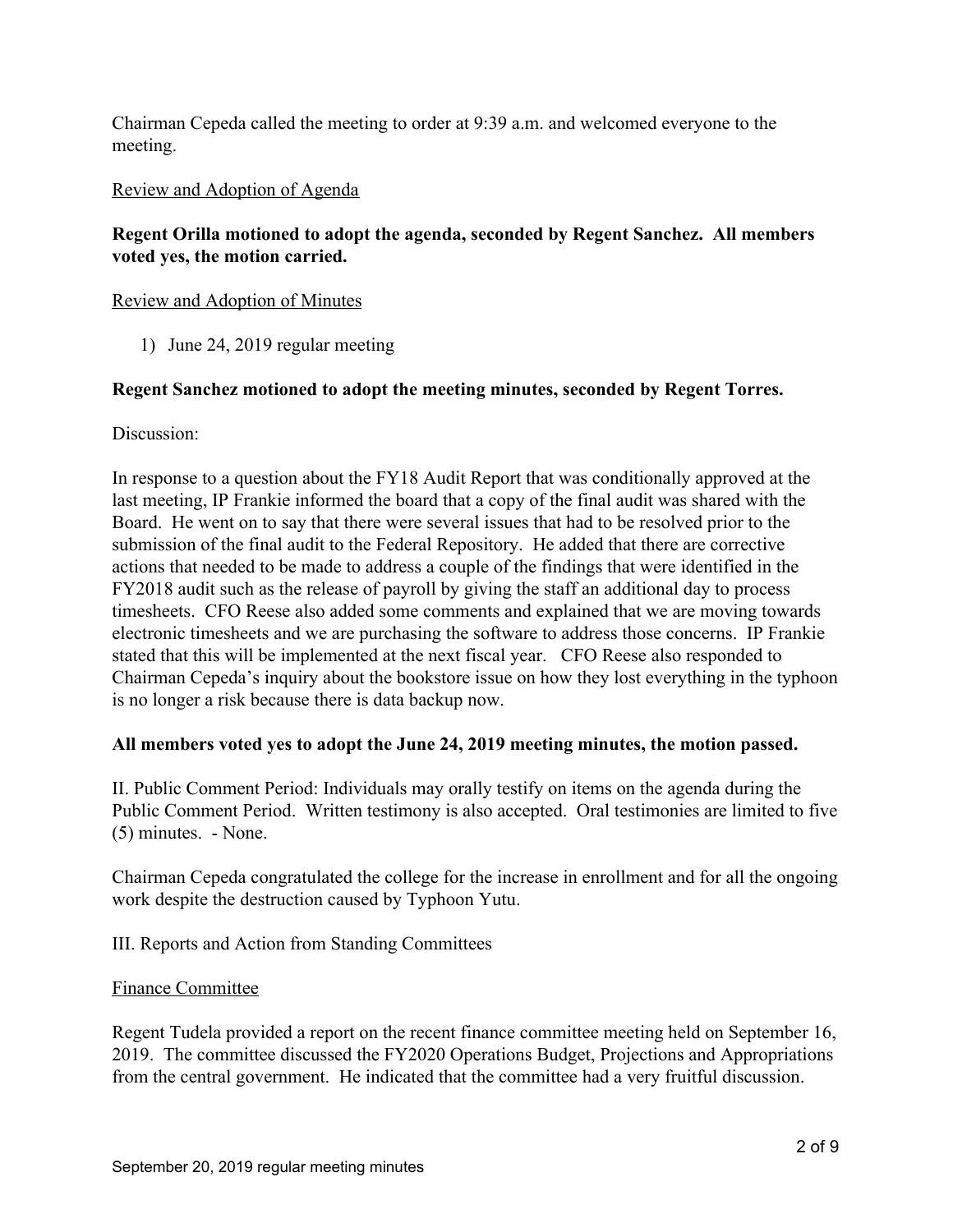The summary of the final operations budget ceiling was provided. The committee will be making its recommendation.

Audit Committee

No report.

Human Resources Committee

No report.

# Regent Nominating Committee

Regent Torres provided a report on the recent meeting held on September 16, 2019. The committee met about Board Policy 1005: Standing Committees of the Board. The committee will be making its recommendation to the full board.

# Program Committee

No report.

# **OLD BUSINESS**

# Board Policy No. 1005: Standing Committees of the Board (Amendment)

Regent Torres informed the board that the committee met and discussed Board Policy No. 1005: Standing Committees of the Board. She noted the following amendments:

- 1) Section B: Membership
	- a. The Committee shall consist of seven (7) members instead of nine (9) members.
	- b. Strike through #8.
	- c. Committee Meetings: The committee shall conduct its first meeting within thirty (30) days instead of fourteen (14) days.
	- d. The vote of five (5) committee members shall be required for any action of the Committee instead of three (3) members.

# **In light of these changes, Regent Torres motioned to amend Board Policy No. 1005: Standing Committees of the Board with amendments, seconded by Regent Sanchez.**

Discussion:

Regent Evangelista referred to the statement under Item D of the policy: Duties, "The Committee shall be responsible for submitting a list of at least one (1) and no more than three (3) qualified candidates for every vacancy on the Board to the Governor." Regent Evangelista requested to revisit this statement and recommended to perhaps consider increasing this number to two (2) or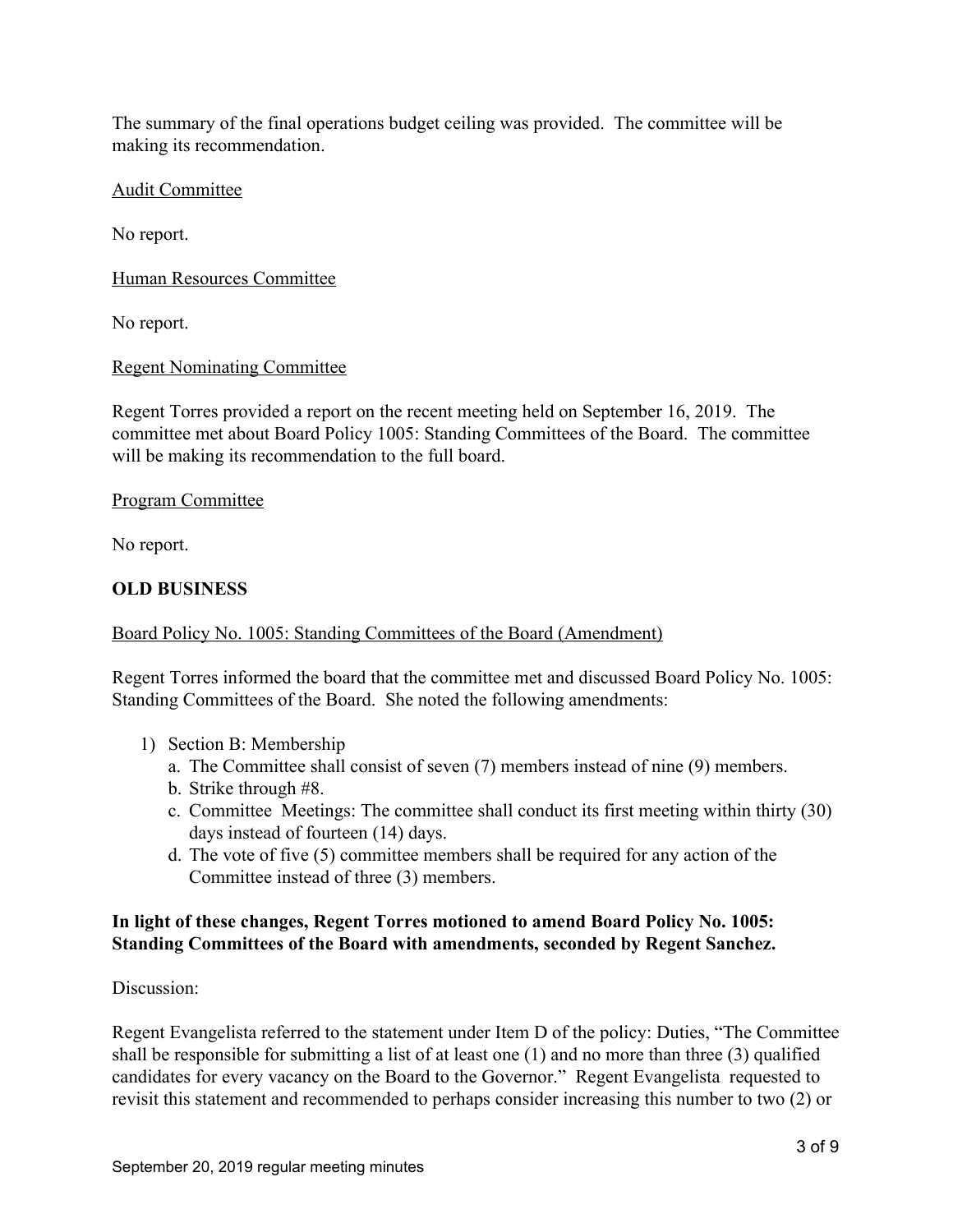three (3) qualified candidates and no more than four (4) or five (5) candidates total to allow for a greater pool of candidates to include expiring members who may be interested in continuing service to the college.

Regent Torres stated that although it is an excellent recommendation, she also pointed out that in order to do this, Public Law 20-26 would have to be amended in order to make that change.

Chairman Cepeda also noted that there's a portion of the law under Section Four where the advice and consent of the Senate was taken out. He asked if the committee can look into that section of the law. Regent Torres agreed and legal counsel was tasked to do further research.

# **All members voted yes, the motion passed as amended.**

## **NMC Executive Reports**

## Interim President's Report

## Recovery Update

IP Frankie recognized the presence of the Rota Executive Director who is also attending the board meeting via zoom and Maria Aguon, Tinian Executive Director. He indicated that the report is included in the packet. The report captures the ongoing recovery efforts that continue to be made at the college. IP Frankie also talked about the short term projects and long term efforts. He noted the following:

## **Emergency Repairs / Renovations:**

- 1. Bulding V Temporary faculty offices for about 40 faculty members; Temporary Placement of Bookstore on the east end; Computer Labs and computer classrooms;
- 2. Building M Repairs is nearing completion and should be able to relocate faculty and staff;
- 3. Building J has been completed and is currently housing the CREES employees;
- 4. Student Transition Center has been cleared and construction of the deck was completed to temporarily house the students and the food vendor;
- 5. Construction Barricade is in progress around the campus, especially the main sections of the college for aesthetic and safety reasons;
- 6. Exterior Lighting installation at the T Pods and Building P parking lot were completed. Installation of additional lights at Y Pods are ongoing. The assessment of campus lighting continues to include upgrades as needed;
- 7. CREES Aquaculture Center repairs and restoration is ongoing. NIFA funding was secured to be able to rebuild and renovate the aquaculture building;
- 8. Dining options on campus continues to be limited. We currently have two vendors operating on campus. We also installed a couple of vending machines.
- 9. Demolition: Working on moving forward with the demolition of the damaged buildings; and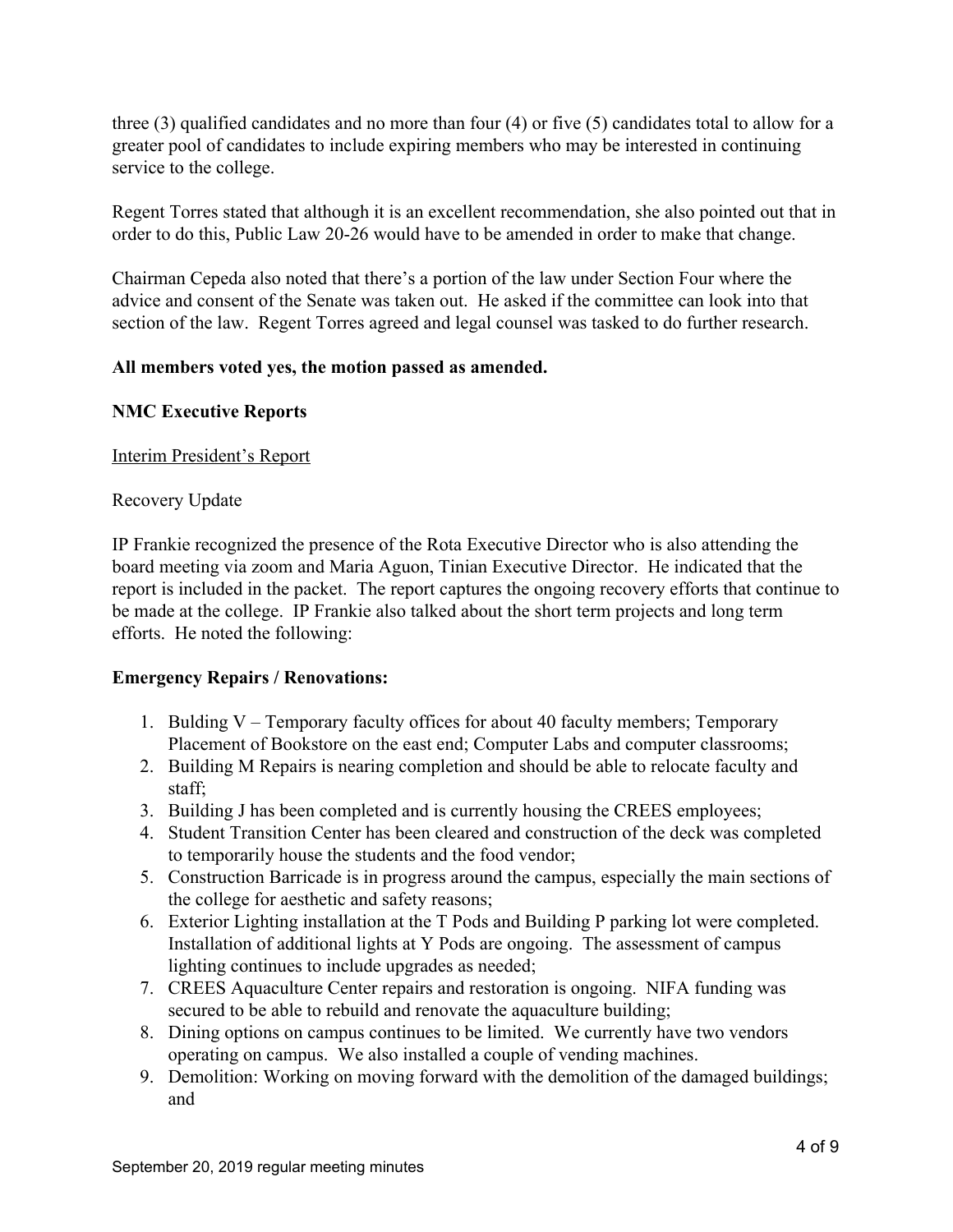- 10. Pursuing Funding Sources:
	- a. FEMA Section 428 (Alternative Procedures for Public Assistance)
	- b. EDA (Workforce Development Center)
	- c. CDBG-DR
	- d. USDA

## **Long Term Recovery**

IP Frankie informed the board about the long term recovery to include the following:

- 1. Classroom / Instructional Buildings
- 2. Student Resource Center Building (Student Hub)
- 3. Center for Innovation and Training (Workforce Development Center, Technology Center and Conference Space).
- 4. CREES / Natural Resource Management Building
- 5. Archives, Library, Bookstore Building
- 6. School of Business Building
- 7. Nursing Regional Training Center Building
- 8. School of Education Building
- 9. Community Event Center / Gymnasium
- 10. Student Housing & Parking Structure
- 11. Parking Structure
- 12. Facilities & Maintenance Building

## **Mitigation**

IP Frankie shared details on mitigation. He stated that there are two types of mitigation such as the 404 funding which is used to provide protection to undamaged parts of a facility or to prevent or reduce damages caused by future disasters and 406 funding provides discretionary authority to fund mitigation measures in conjunction with the repair of the disaster-damaged facilities. NMC submitted a notice of intent forms for each campus (Saipan/Tinian/Rota) under these two funding categories.

# **Request for Qualification (RFQ) for Facilities Master Plan and New Buildings:**

An RFQ was announced in August 2019 which was attended by both on-island and off island firms.

## **Tinian Campus**

Temporary repairs started and FEMA project worksheet received for permanent work.

## Appropriations Budget Update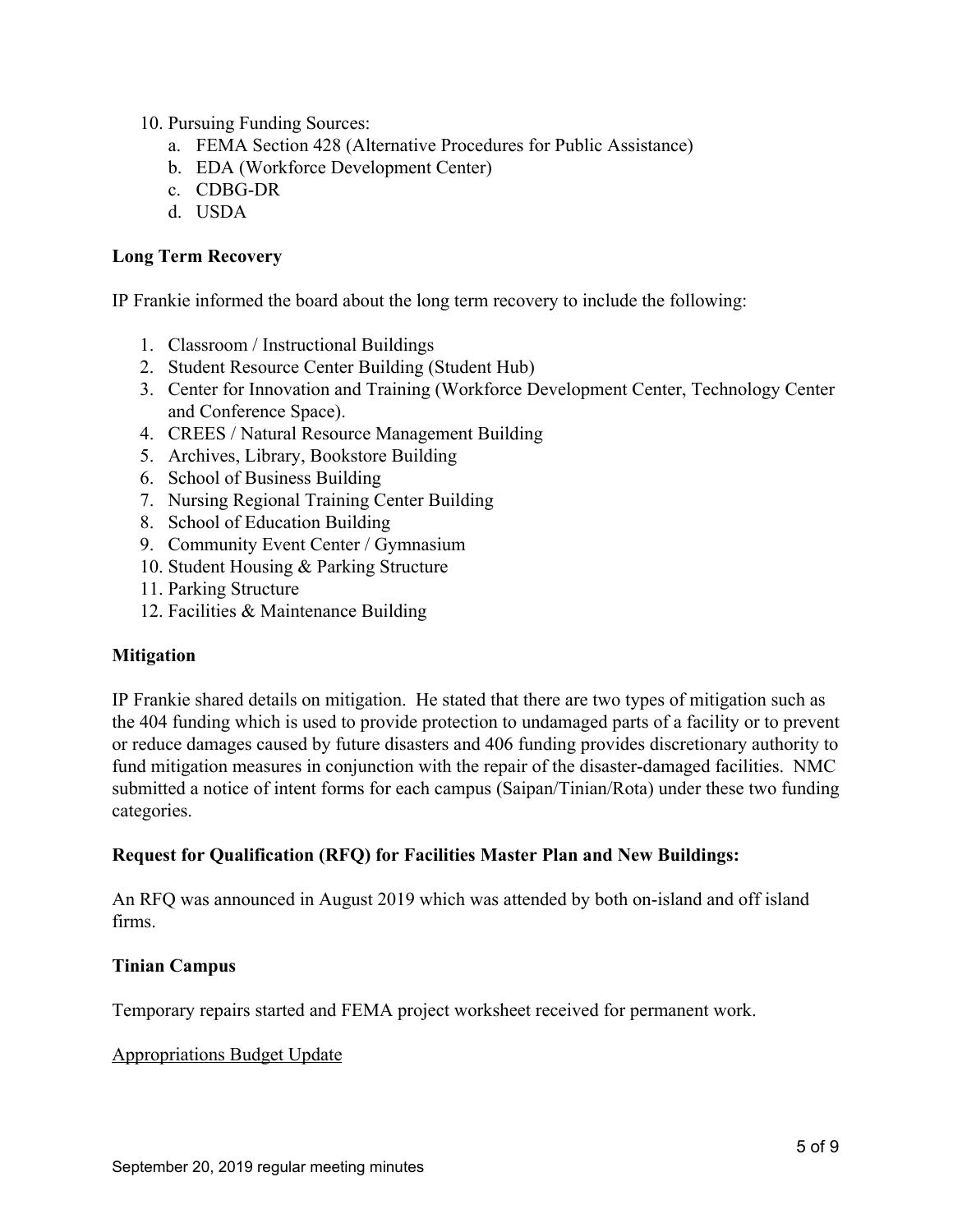IP Frankie provided an update on the appropriations budget. The house and senate passed the budget and it is now with the Governor's Office for review and approval. The budget proposes to appropriate \$5.9 million dollars to the Northern Marianas College but does not include the CW Fees and Board of Regents allocation. The most recent updates is a meeting with the chairman on the fiscal committee from the Senate to be able to voice our recommendations and suggestions on the proposed budget. A copy of the budget is in the packet.

In response to a question about the original budget request, IP Frankie stated that the college submitted a request of \$9.8 million dollars. The original request was \$8 million dollars and then it was increased to \$9.8 million dollars which was then packaged and submitted to the legislature.

# Spring 2019 Graduation / Fall 2019 Enrollment Update

IP Frankie provided an update on the success of the Spring 2019 Graduation. The enrollment for the fall semester is over 1,300 students. This success would not have been possible if it were not for the hard work of the team members of the college, all the outreach activities, the one on one time with our external partners, all of our marketing efforts and most especially the staff and faculty of the Northern Marianas College.

Chairman Cepeda thanked the college for all the hard work. Regent Evangelista congratulated the college for a job well done!

# Legislative Update

Report attached.

# CFO Financial Report

CFO Reese requested to discuss the report under New Business as it is one narrative. Chairman Cepeda agreed and tabled the report for later in the agenda.

# Accreditation Update

IP Frankie informed the Board that the Accreditation Reaffirmation Steering Committee (ARSC) team meets every Friday at 8am. He noted that there are several sub teams that have been assigned to address the different components of the institutional report that is due on January 2, 2020. The submission of the report is going to be followed by an offsite review by the accreditation team in March 2020. A copy of the timeline was provided.

# **Academic Program Feature:** *Learning and Support Services (Counseling)*

Cyndi Deleon Guerrero, Vice-President for Learning and Student Success introduced the Learning Support Services group that will be presenting for today's academic program feature.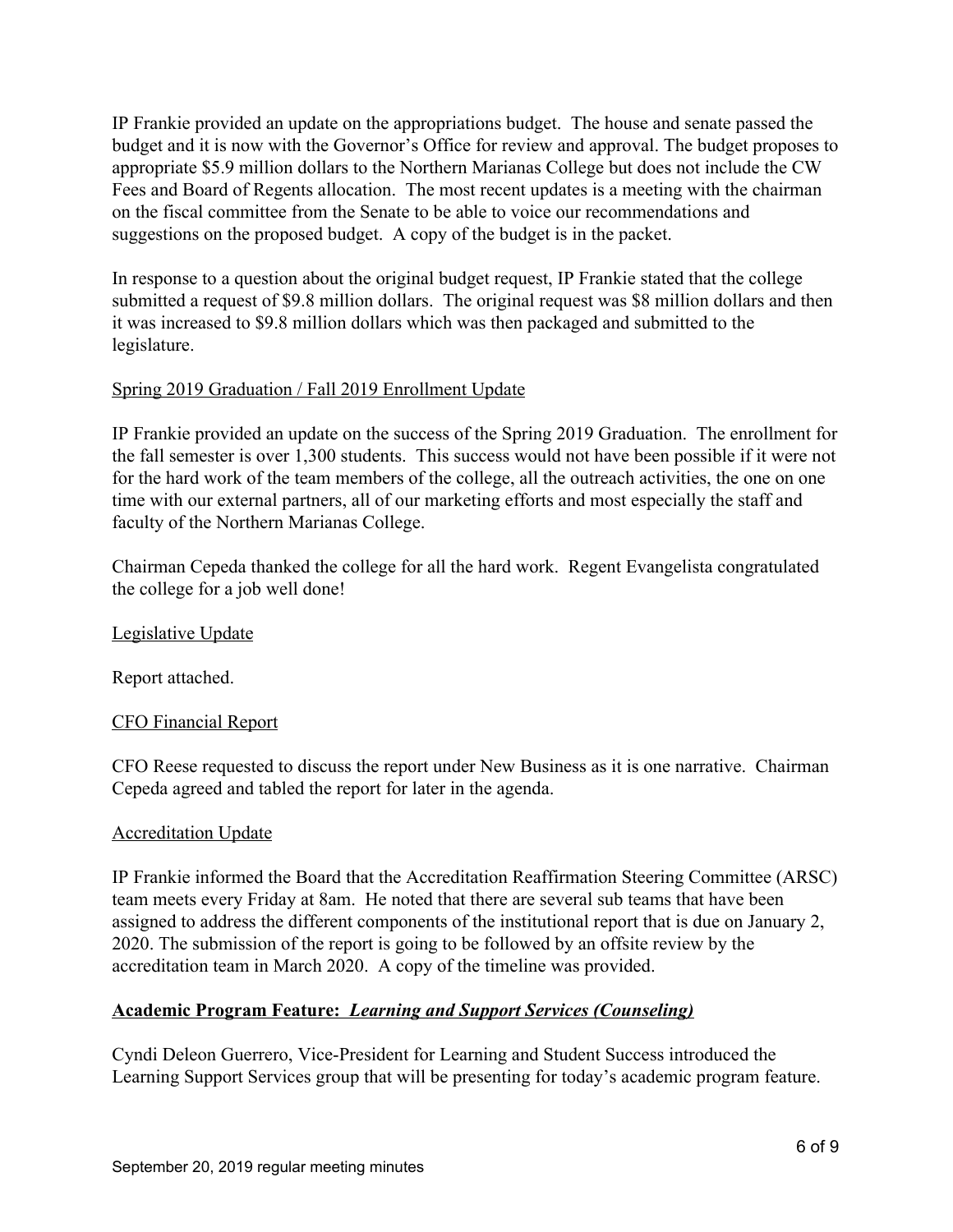Those in the room are Ms. Kaelani Demapan, Early Intervention Counselor, Ms. Christine Inos, Program Manager and Ms. Roxanne Torres, Early Intervention Counselor.

Kaelani Demapan presented on the Starfish student monitoring system. She also shared that this software is an early warning and student tracking module. Kaelani gave an overview of the system to include the key benefits for faculty and staff, the early alert workflow and how it is processed. She also talked about some examples of tracking items from a faculty/staff standpoint and a student's perspective. The data so far shows that there are 457 student users and 57 faculty and staff users. There was a good question and answer session with the board members. A copy of the powerpoint was provided.

## **Chairman Cepeda called for a quick break. Break ended at 11:29a.m.**

## FY2020 Operations Budget

IP Frankie informed the board that the FY2020 Operations Budget packet is provided. The finance committee met earlier this week and the packet covers all of the departmental requests. CFO Reese provided an update of the current financial standing of the college and also provided details of the proposed FY2020 Operations Budget (handout provided). Details are listed below:

- 1) PL 20-68 Allocated for NMC: \$1 Million July 31-Funds received YTD: \$142,857.14 funds received so far for PL 20-68
- 2) PL 20-67 Allocated for NMC: \$500k CWAP Received YTD: \$250,000.00
- 3) Revenue expected at the beginning of FY19: \$6,774.207.00 Funds received in FY19: \$3,187,913.70 Percentage received: 47.1%
- 4) Funds expected after 15% austerity: \$5,983,075.95 Funds received in FY19: \$3,187,913.70 Percentage received: 53.3%
- 5) Funds designated to get out of austerity: \$500,000.00

# **Regent Tudela motioned to adopt the FY2020 Operations Budget (Tuition and Fees), seconded by Regent Evangelista. All members voted affirmative and the motion passed.**

## Interim President Term

**Regent Orilla motioned to move into executive session, seconded by Regent Sanchez. All members voted yes, the motion passed. After the executive session concluded, there was no action taken.**

## Board Meeting Assessment

Done.